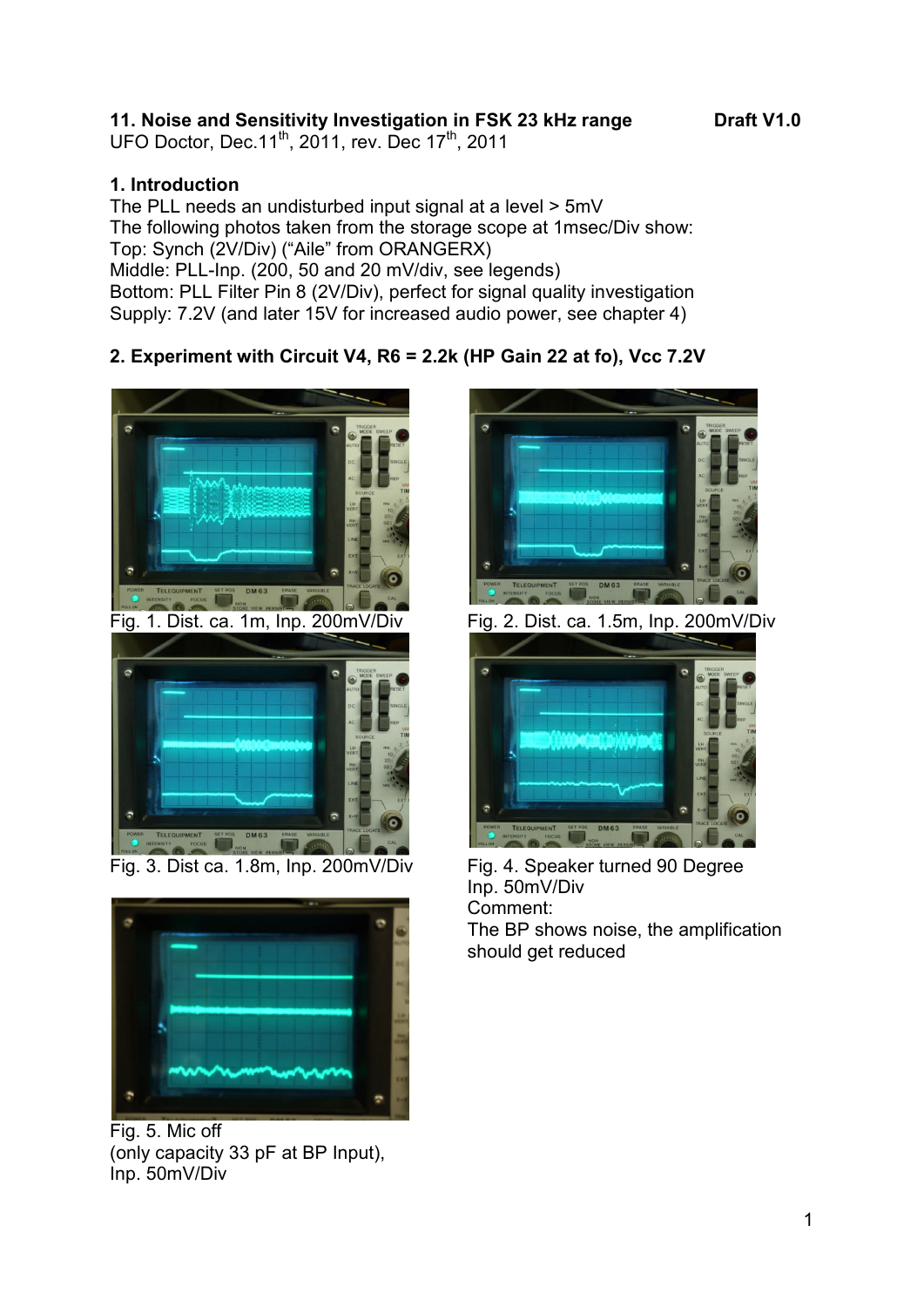**3. Experiment with Circuit V4, R6 = 100k (HP Gain 1 at fo), Vcc 7.2V** 





Fig. 3. Dist. ca. 1.8m, Inp. 20mV/Div Fig. 4. Speaker turned 90 Degree



Fig. 5. Mic off (only capacity 33 pF at BP Input), Inp. 20mV/Div



Fig. 1. Dist. ca. 0.8m, Inp. 20mV/Div Fig. 2. Dist. ca. 1.5m, Inp. 20mV/Div (not perfect line of sight)



Inp. 20mV/Div Comment: The BP shows a noise, but acceptable.

The main noise comes from the Electret Mic.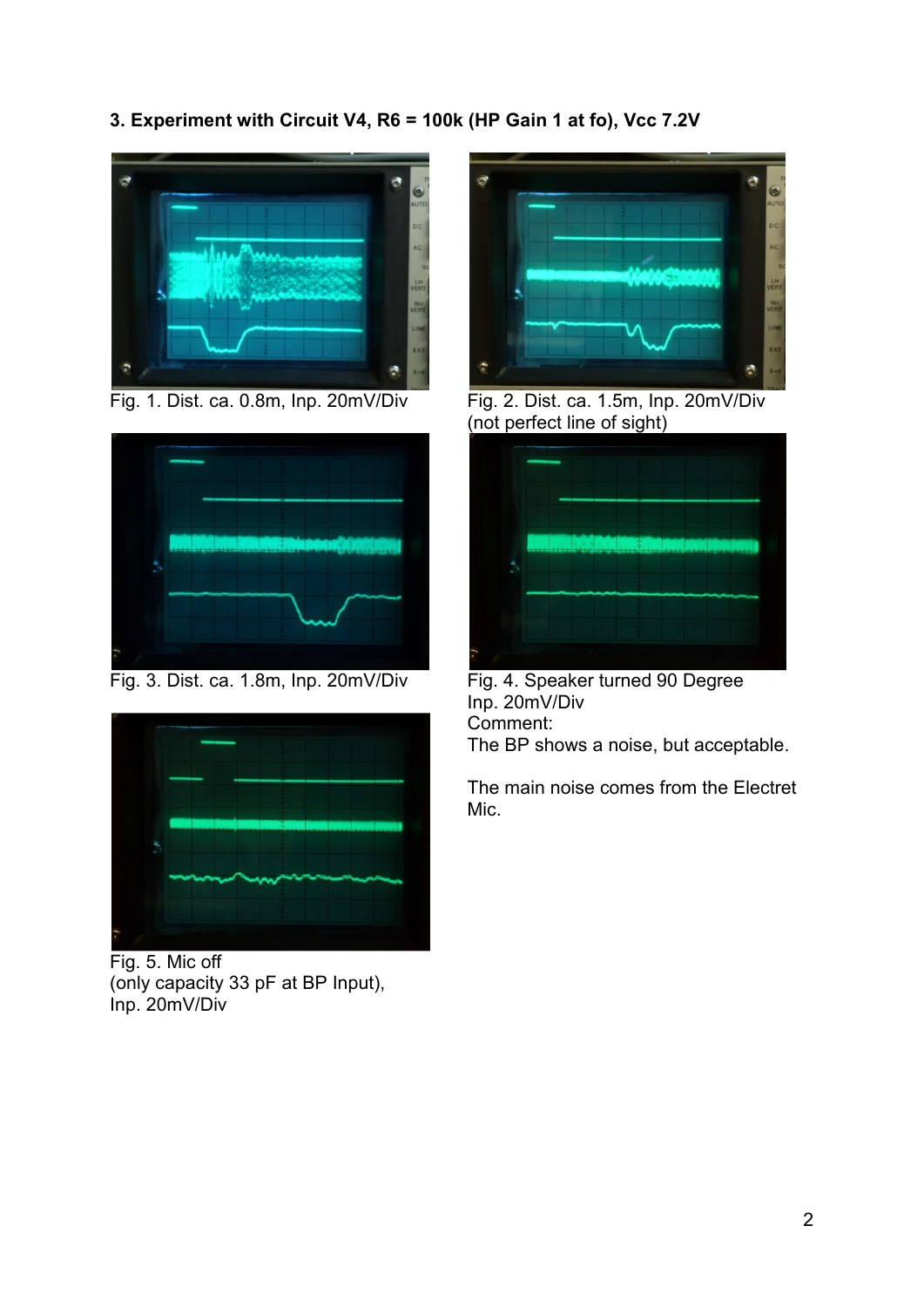### **4. Experiment with Circuit V4, R6 = 100k (HP Gain 1 at fo) Increased power of the Speaker, Vcc 15V for High Woofer Speaker**



Fig. 3. Dist. ca. 1.8m, Inp. 20mV/Div Fig. 4. Speaker turned 90 Degree



Fig. 5. Speaker off Inp. 20mV/Div PLL shows "Locked in"



Inp. 20mV/Div (its better now!)



Fig. 6. Mic off (only capacity 33 pF at BP Input) Inp. 20mV/Div

## **5. Discussion 1**

The dual HP and the BP give a noisy output signal, this is well known.

The noise of the Mic is acceptable

The sensitivity of the Mic at 20 to 30 kHz is poor

An increase of the speaker power (190mA @15V supply) is helpful, but not the solution.

Further investigations at FSK frequencies in the 17 to 19 kHz range with only +/- 2% frequency variation are needed.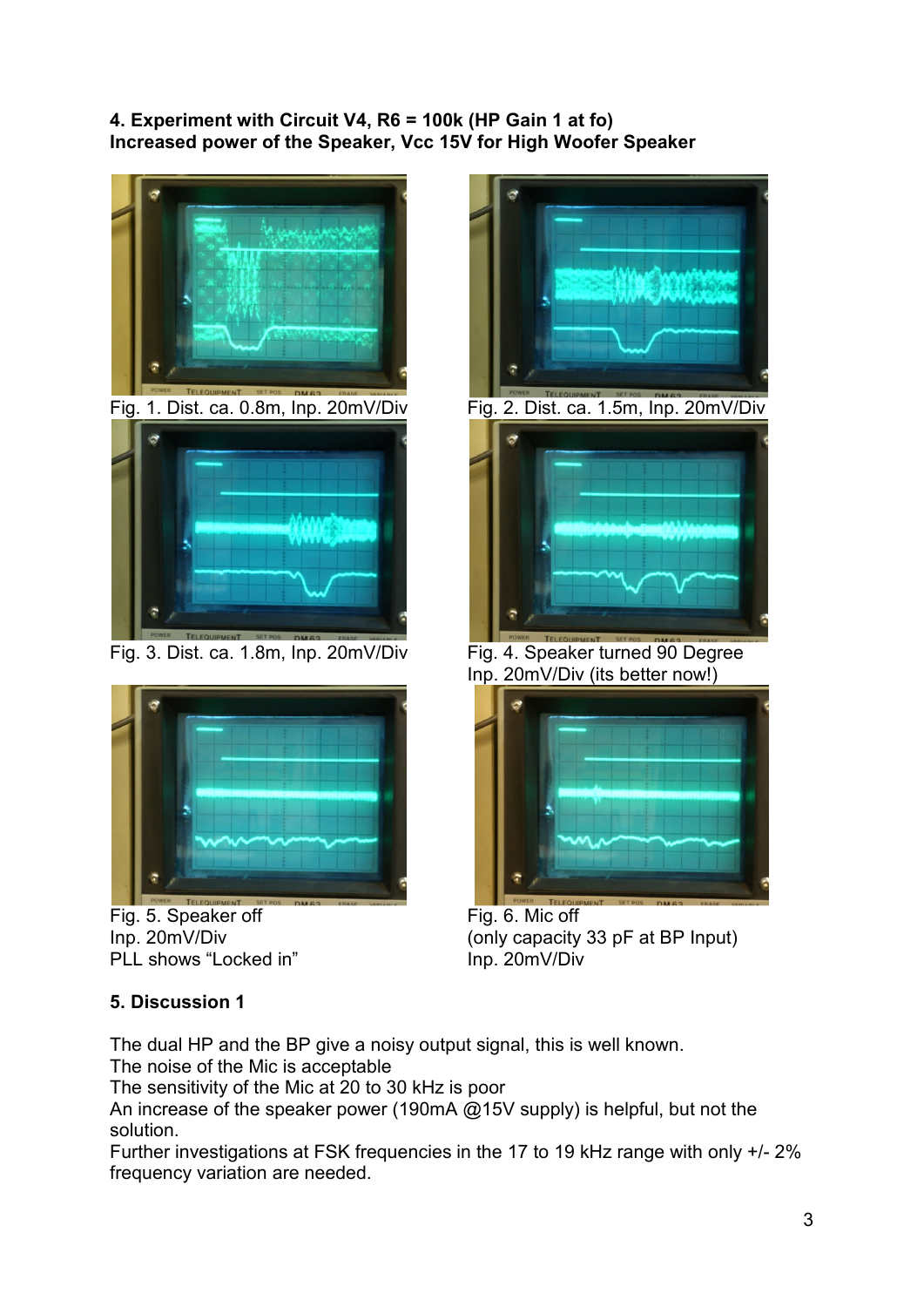### **6. Mic Test JLI A1 to A4 at short distance face to face**

- Mic: Courtesy by JLI Electronics Inc., Harleysville, PA, USA, four types: (See data sheet on internet: specified for 1 to 20 kHz only) A1/B1: JLI-60AY107 A2/B2: B6022AP-C A3/B3: JLI-64PNT A4/B4: F6027AP423-31

Distance: 0.5 m

Signal: Sinus at High woofer Speaker Inp Amp. Vpp: 2 Mic Amp. mVpp:

| Freq kHz | A1 | A2 | A3 | A4 |
|----------|----|----|----|----|
| 10       | 20 | 22 | 12 | 15 |
| 11       | 35 | 30 | 20 | 60 |
| 12       | 35 | 38 | 20 | 70 |
| 13       | 15 | 22 | 18 | 42 |
| 14       | 18 | 15 | 12 | 20 |
| 15       | 8  | 8  | 8  | 20 |
| 16       | 8  | 7  | 4  | 10 |
| 17       | 6  | 4  | 3  | 8  |
| 18       | 4  | 5  | 2  | 5  |
| 19       | 5  | 5  | 4  | 8  |
| 20       | 5  | 4  | 3  | 10 |



Fig. 7. Acoustic Transmission Characteristics Indoor in Laboratory

#### **7. Discussion 2**

All Mics from JLI are not perfect for frequencies above 15 kHz, but item 4 looks not so bad (F6027AP423-31)